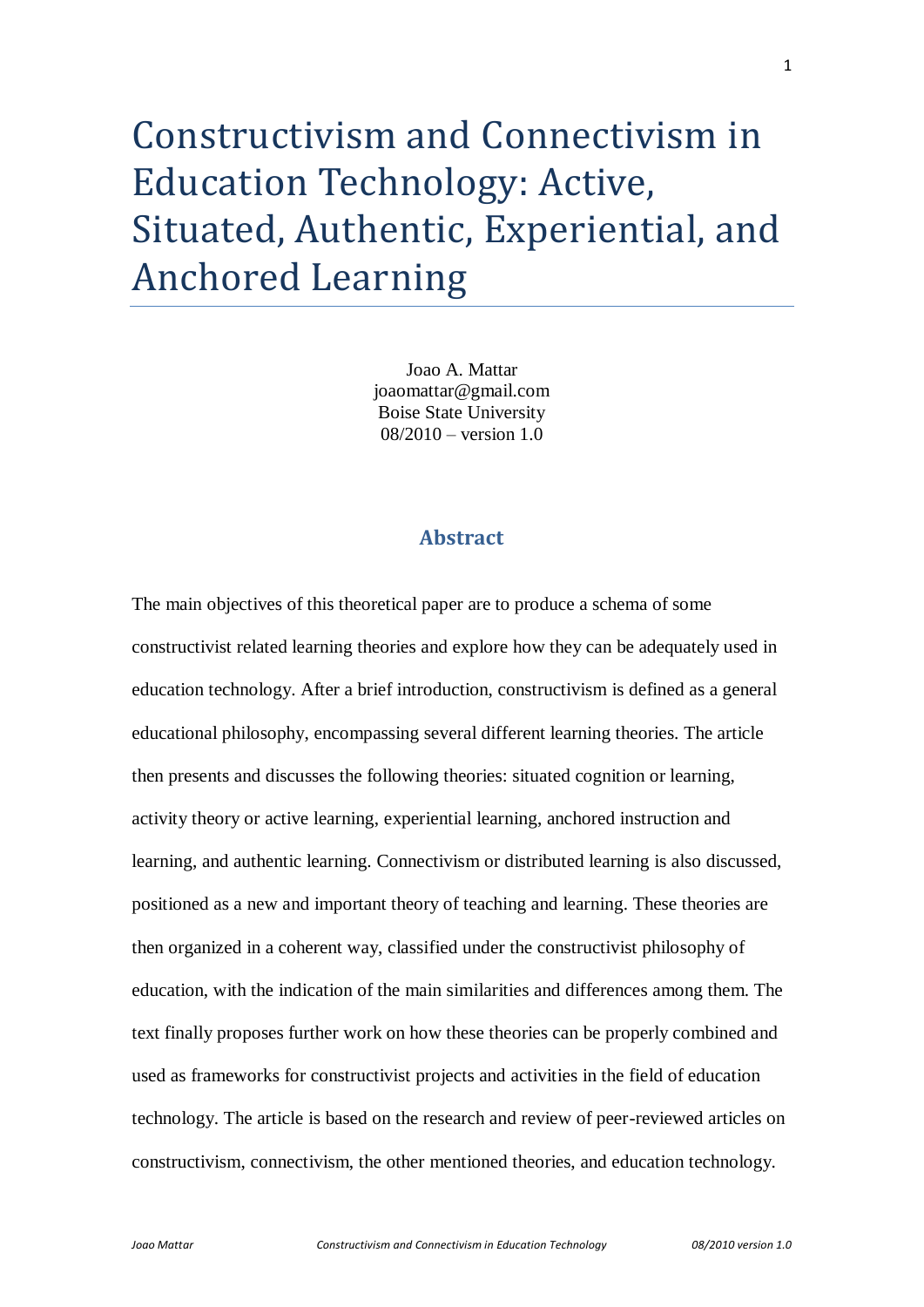*Keywords*: constructivism, connectivism, learning, activity theory, situated cognition, authentic learning, experiential learning, anchored learning, education technology.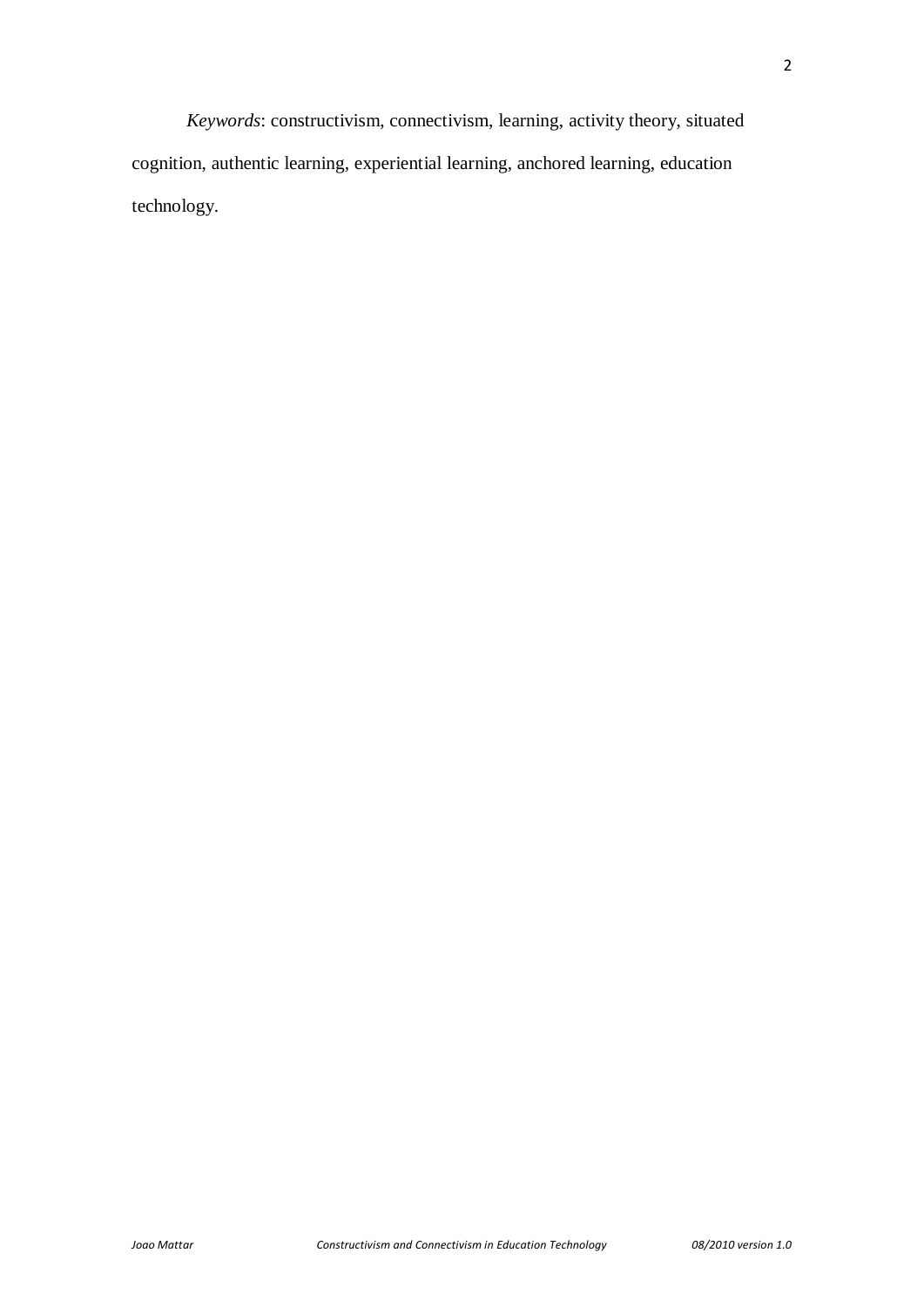## **1. Introduction**

The purpose of this article is to discuss how constructivist related theories of learning can be used in education technology.

As Dede (2008) states, web 2.0 causes a change from classical epistemology of education to a new epistemology, based on active learning pedagogies, constructivism, situated teaching, co-creation of knowledge, peer review, and new forms of assessment. Siemens (2008) argues that technological development and social software are significantly altering the way learners access information and knowledge, and dialogue with the instructor and each other.

In this article, specific theories are discussed: situated cognition, activity theory, experiential learning, anchored instruction, authentic learning, and connectivism. The article tries to organize these theories in a schema, under the constructivism umbrella, comparing and pointing common and unique features.

## **2. Constructivism**

Constructivism can be seen as a major theory of learning, and in a broader sense as a philosophy of education, used as a general title to classify several theories. There is then a need to define what we mean by constructivism, in order to adequately found our work in education, and more specifically in the field of education technology.

Kanuka and Anderson (1999) try to organize a scheme of constructivist theories of learning, criticizing the systematic aspect of instructionism, which does not correspond to the way we learn. Educators should use the time to understand the real and actual interests of learners, and, based on this information, incorporate learning activities that have real relevance for each learner. Instructivism, on the other hand, distances us from critical thinking, with its proposal to follow models of instructional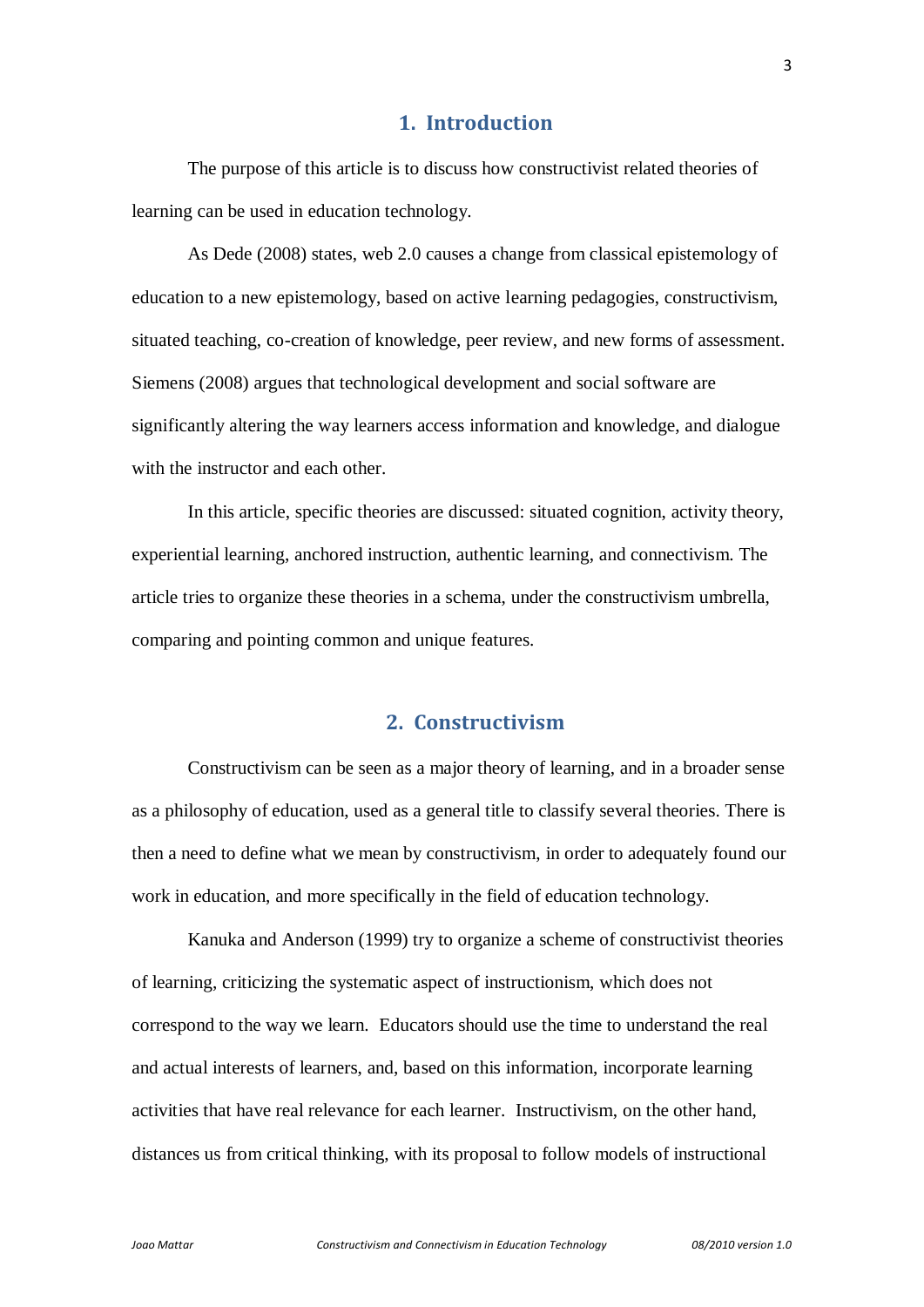systems design, though freeing us from confronting the complexity of the world where we have to act, which is problematic, ambiguous, and constantly changing.

Kanuka and Anderson (1999) also review the main constructivist theories that influenced learning mediated by technology, trying to organize them in two dimensions: understanding of reality as objective/subjective, and design of knowledge as a social/individual. The combination of these two continuum result in four types of constructivism: (1) Cognitive Constructivism, (2) Radical Constructivism, (3) Situated Constructivism, and (4) Co-Constructivism. Despite the differences among these four views, the authors argue that they share common beliefs, such as: learning is active, not passive; language is an important element in the learning process; and learning environments should be focused on the learner. The focus of education according to constructivism is not content but process, so educators need to know their learners in order to organize this process.

Tam (2000) relates constructivism, the construction of technology-supported learning environments, and the practice of distance education. Distance learning provides a unique context to infuse constructivist principles, where learners are expected to function as self-motivated, self-directed, interactive, and collaborative participants in their learning experiences. Tam explores how the combination of constructivism theory and education technology combine to transform distance learning from a highly industrialized mass production model to one that emphasizes subjective construction of knowledge and meaning derived from individual experiences.

#### **3. Constructivist Theories**

Several learning theories are usually classified as constructivists. This section presents and differentiates some of these theories many times used as synonyms: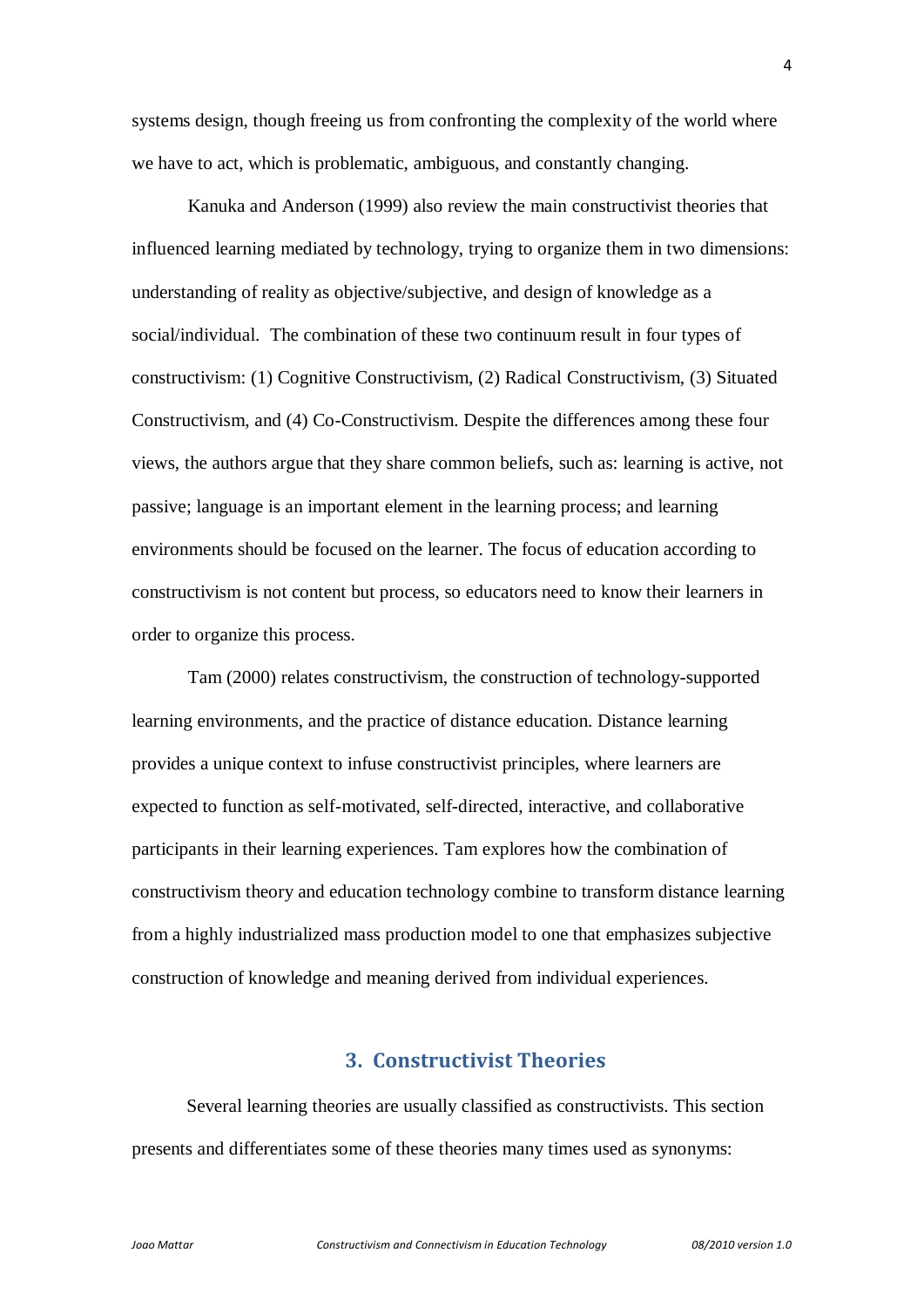situated cognition, activity theory, experiential learning, anchored instruction, and authentic learning. Connectivism is also presented as a new and important constructivist theory.

#### **a. Situated Cognition**

Situated cognition emphasizes the importance of context and interaction in the process of construction of knowledge. Jean Lave"s *Cognition in Practice* (1988) is generally considered a founding reference for the theory.

Greeno (1989) argues that thinking is situated in physical and social contexts, so cognition (including thinking, knowing, and learning) should be considered a relation in a situation, rather than an activity in an individual"s mind. Thinking involves individuals" constructive and cognitive interactions with objects and structures of situations, rather than simply processes and manipulation of symbols that occur in the minds of individuals, as many information-processing models propose. Knowing is a product of the students" individual and social intellectual activity, so teachers should create social settings to support this production.

Brown, Collins, and Duguid (1989) argue that knowledge, learning, and cognition are fundamentally situated in activity, context, culture, and situations. Knowledge indexes the situation in which it arises and in which it is used, and learning is a process of enculturation, supported in part through social interaction. Representations arising out of activity cannot easily be replaced by descriptions: problems do not come in textbooks, so learning methods should be embedded in authentic situations. As an alternative to conventional schooling practices, the authors propose "cognitive apprenticeship", which tries to enculturate students into authentic practices through activity and social interaction, similar to craft apprenticeship.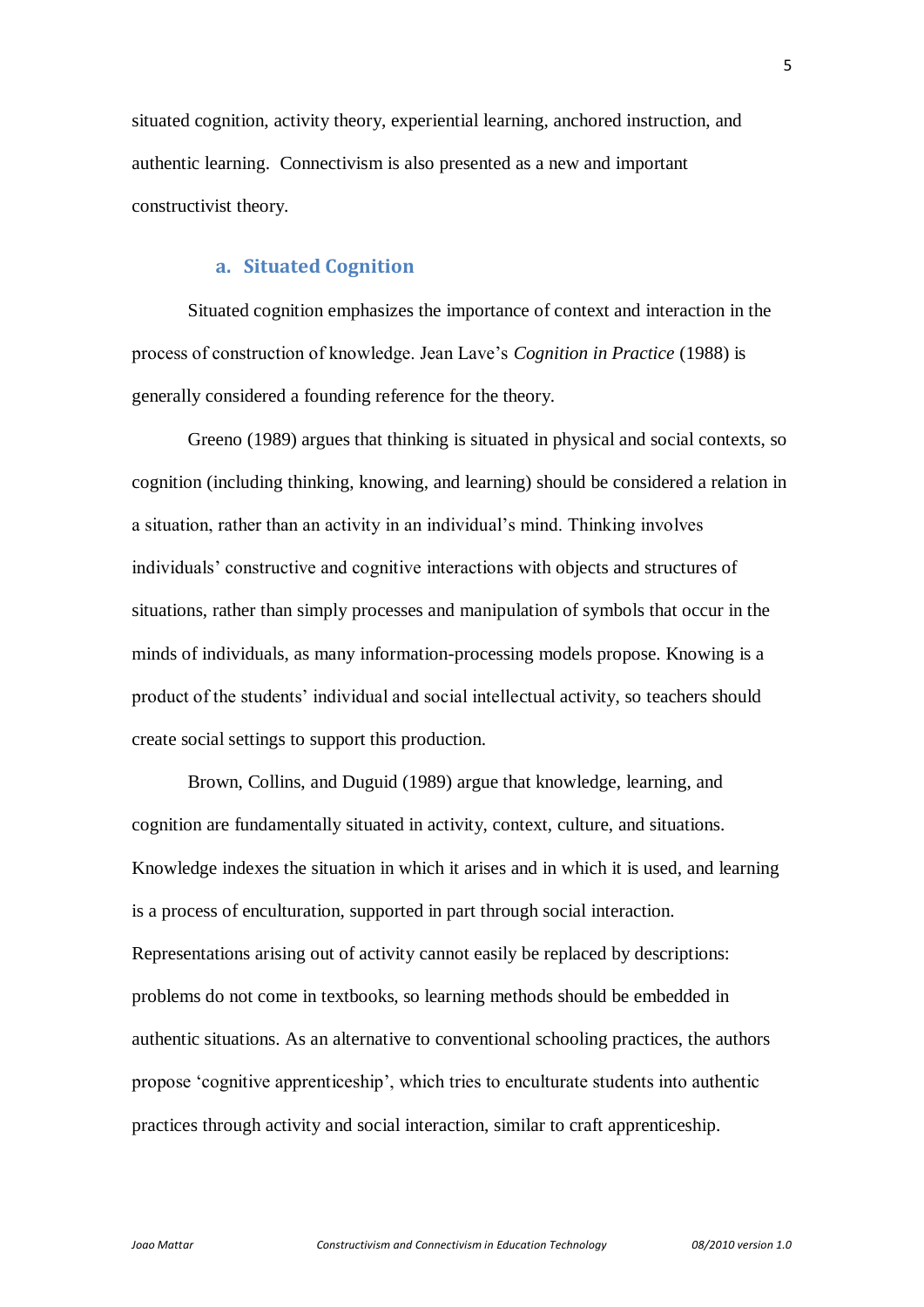Clancey (1994) argues that the world is not given as objective forms, prerepresented; on the contrary, what we perceive as properties and events is constructed in the context of activity. Representational forms are given meaning and constructed in a perceptual process, which involves interacting with the environment and creating information. The author studies how interpersonal and gestural-material processes change attention, what is perceived, and what is represented. Human memory is not a place where linguistic descriptions are stored, but they are created, given meaning, and influence behavior through interactions. In equating human knowledge with descriptions, we oversimplified the complex processes of coordinating perception and action, we objectified what is an interactive and subjective process. Clancey proposes a shift from the individualist point of view of linguistic models, which take what goes on inside the head of a person to be the locus of control, to interactions between people and between internal and external processes. Instructional design based on the constructive nature of learning should take into account these interpersonal and gestural-material aspects of perception. In this sense, situated cognition provides a new way of integrating instructional ideas.

Wilson and Myers (2000) explore situation cognition (SitCog) and learning. SitCog means not only concrete learning, but emphasizes the network of social systems and activity in which the authentic practice evolves. While the theory of symbolic processing focuses on neural mechanisms and symbolic representations of the mind, SitCog focuses on the structures of the world and how they determine and guide behavior. Knowledge, learning, and cognition are social constructions, expressed in actions of people interacting in the communities. The article remarks that the field of study is vast and varied, including both (1) social, cultural, and historical perspectives based on Vygotsky (as the anthropologists Jean Lave and Lucy Suchman), interested in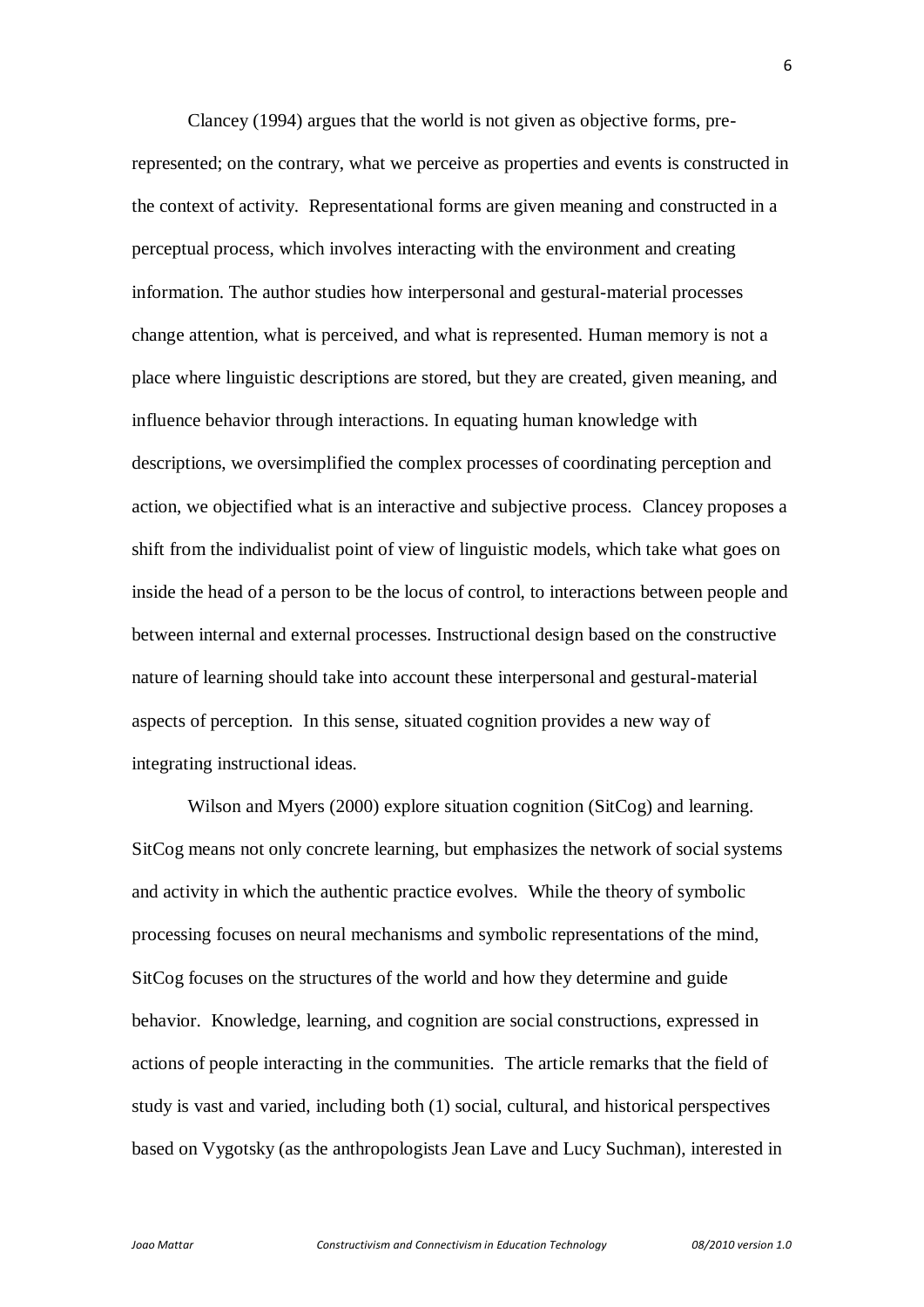the cultural construction of meaning; and (2) cognitive scientists (as Allan Collins, John Seeley, Don Norman, and Bill Clancey), interested in cognition at the individual and social levels, based on theories of artificial intelligence, psychology, and linguistics. The general feature of situated cognition is the positioning of individual cognition in a broader physical and social context of interactions, tools, and culturally constructed meanings, as the construction of meaning is a social activity. Design should then be seen more in terms of interaction and less in terms of rational planning, and design theories should be chosen according to the learning situation.

A more theoretical approach is developed by Hung, Looi, and Koh (2004), in which they revisit the foundations of situated cognition relating it to the work of German philosopher Martin Heidegger and the interest in communities of practice.

### **b. Activity Theory**

Activity theory emphasizes the importance of action, on the part of the learner, to support the learning process. Learning is considered an active construction process, inseparable from doing, not a passive reception of knowledge.

Jonassen (2000) explores the use of Activity Theory for the design of learnercentered learning environments. Activity Theory is defined as a philosophical framework, based on Kant and Hegel, Marx and Russians Vygotsky, Alexander Luria and Alexei Leont'ev. Activity and conscious learning are dynamically interrelated and cannot be separated. Therefore, it would be important to examine the activity systems (structures of activities in their sociocultural and sociohistorical) as part of the process of instructional design. These systems are composed of individuals, tools, objects, division of labor, community, and rules, all involved in mutual interactions. In the design process, though, the concepts, rules, and theories that are not associated with action have no meaning. There is no sense, therefore, to simply slice content or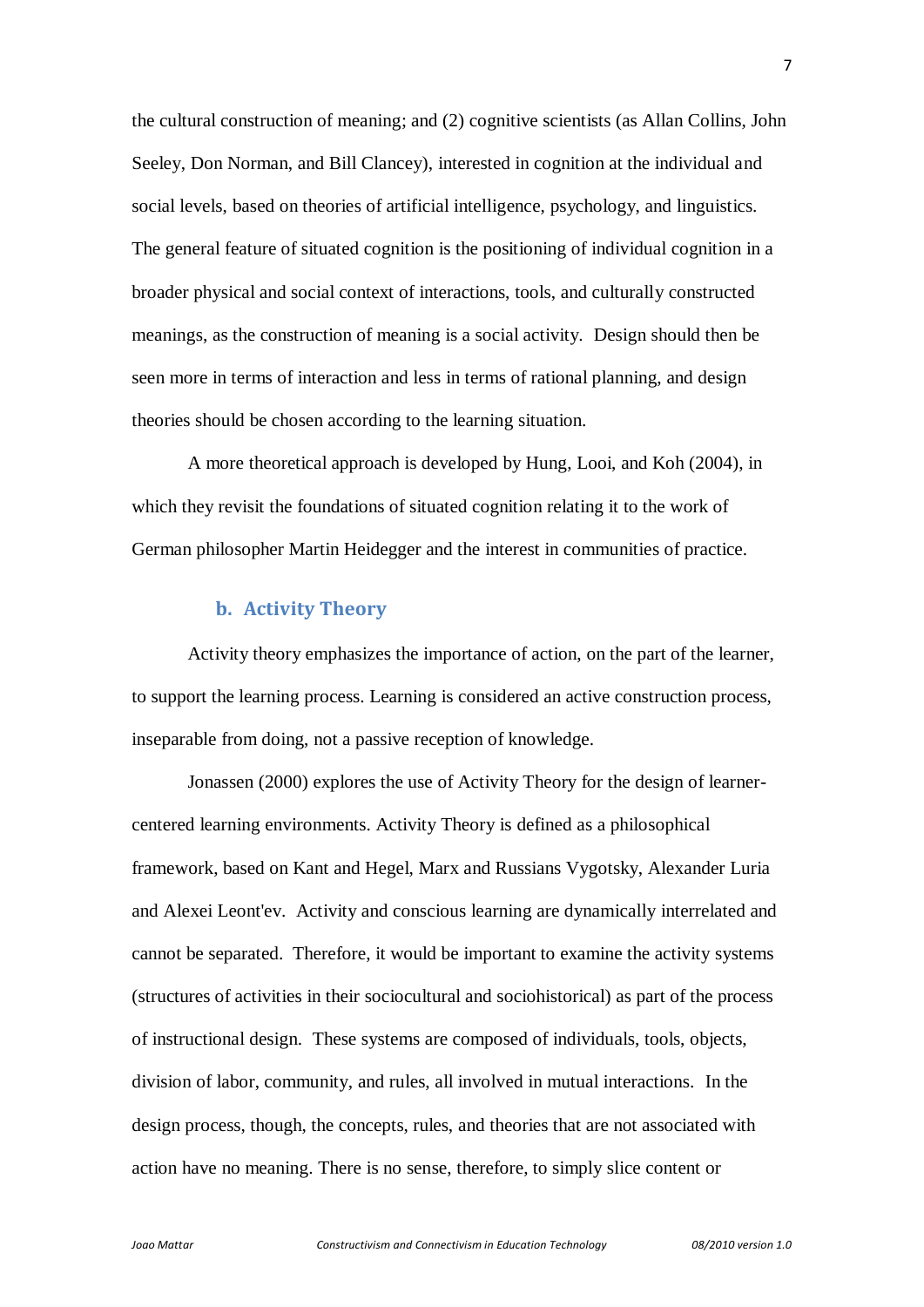decompose knowledge out of context, as proposed by many models of instructional design.

#### **c. Experiential Learning**

Experiential learning emphasizes the importance of experience in learning. Two works by Kolb (1984 and 1993) are usually mentioned as references for the concept. Hansen (2000) explores how the discursive and nondiscursive worlds blend in education, and how to balance factual and practical knowledge, adding experience as a central ingredient. As he concludes:

making experience a central element in school curriculum would mean that writing curriculum would change dramatically. Learning outcomes would likely be more difficult to articulate. Their achievement by students would be less controlled and less controllable. In the context of increasing teacher accountability, reducing teacher control on a system-wide basis could be a recipe for disorder if not chaos. On the other hand, interests outside of and inside the schooling infrastructure are calling for greater relevance in the curriculum and an experiential curriculum could be the answer. (p. 30)

## **d. Anchored Learning**

For the Cognition and Technology Group at Vanderbilt (1990), who coined the expression, anchored learning is related to situated cognition, authentic learning, and experiential learning. The theoretical and empirical background of anchored instruction starts back with Whitehead"s inert knowledge problem (*The Aims of Education and other essays,* 1929 – "knowledge that can usually be recalled when people are explicitly asked to but is not used spontaneously in problem solving even though it is relevant", p. 2) and Dewey"s concept of knowledge as a tool (*How we think*, 1933).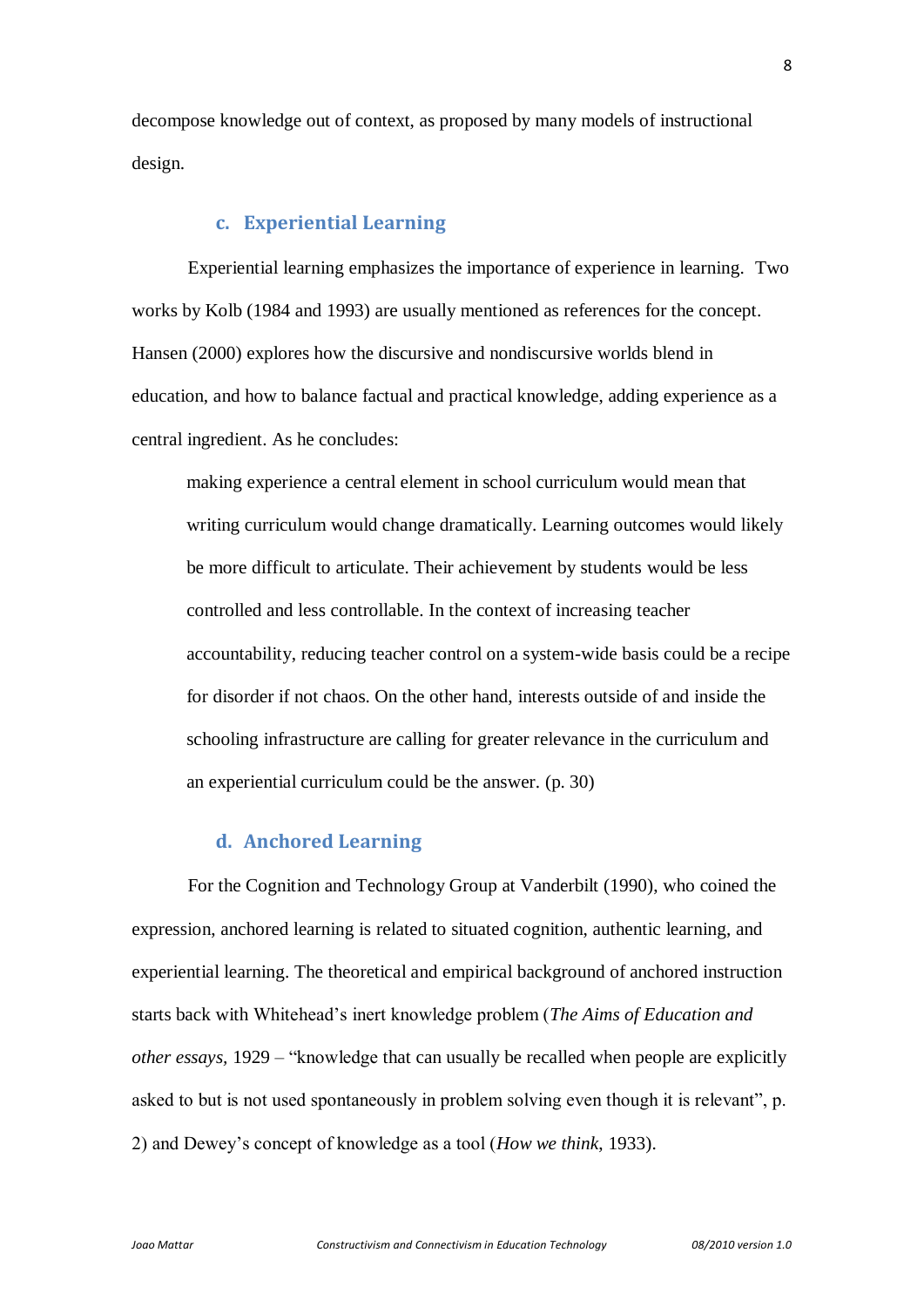Anchored instruction aims to overcome the problem of inert knowledge through immersion: as "novices have not been immersed in the phenomena being investigated, they are unable to experience the effects of the new information on their own noticing and understanding" (Cognition and Technology Group at Vanderbilt, p. 3). CTGV anchors instruction in complex problem solving environments, called macrocontexts, which enable the exploration of a problem for extended periods of time, from many perspectives, serving as environments for cooperative learning and teacher-directed mediation. Concepts that explore the relationships between anchored instruction and situated cognition include cognitive apprenticeship and authentic tasks (Brown, Collins, & Duguid, 1989), with the suggestion of transforming school instruction into apprenticeships. Anchors should provide opportunities for teacher-guided discovery. The Cognition and Technology Group at Vanderbilt (1993) revisited the concept. Other articles were later published, as well as a book (1997).

Young and Kulikowich (1992) define anchored instruction as teaching through situations. Several references about the benefits of teaching in a complex realistic context are presented: Whitehead"s *The Aims of education and other essays* (1929), Dewey"s *Experience and education* (1938), Lave"s *Cognition in practice* (1988), and, again, the concept of cognitive apprenticeship (Brown, Collins, & Duguid, 1989). Situated cognition states that not only learning, but all thinking is situated (Clancey, 1994; Greeno, 1989). Situated learning is analyzed by the authors from an ecological perspective, and they develop the idea of anchored assessment, to assess situated learning. The ultimate goal of situated learning is defined as cross-situational transfer.

Shih, Shyu, and Chen (1997) evaluate transfer of learning in anchored instruction through knowledge abstraction strategies, in which knowledge is decontextualized from the learning situation.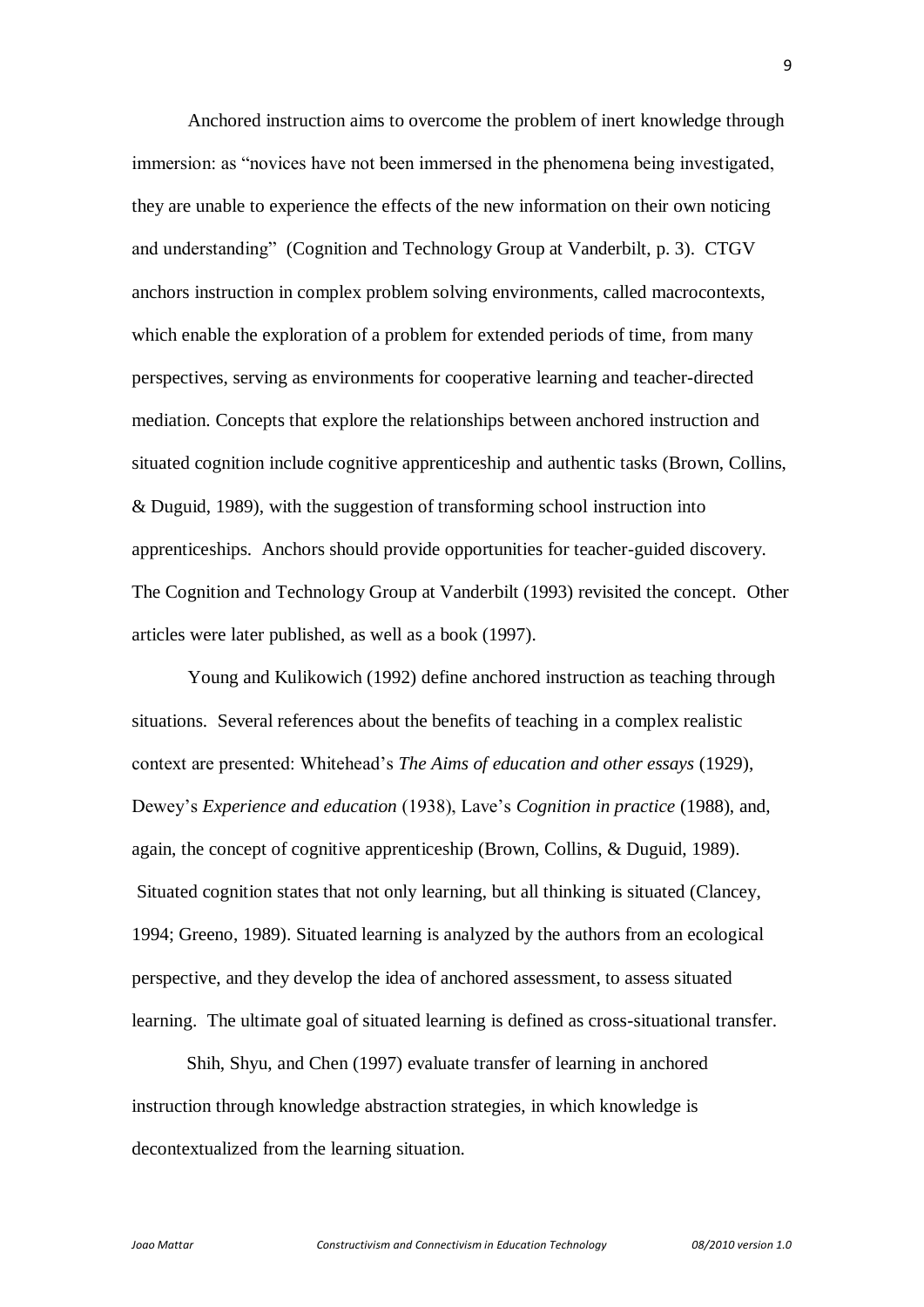#### **e. Authentic Learning**

Authentic learning emphasizes that learning contexts should be the most authentic as possible, to support transfer of knowledge from formal education to practice. The research, however, did not identify it as a separate theory, but as a general principle present in the other theories studied. As Maina (2004) states, authentic learning "involves increasing motivation and enthusiasm, helping learners to make decisions concerning their learning, as well as identifying non traditional ways learning is enhanced and accounting for such learning" (p. 7).

#### **f. Connectivism**

Although some authors argue that connectivism should not be considered a new theory of learning (Kerr, 2007; Kop & Hill, 2008), it is possible to position it as the development of constructivism to the current scenario of the use of technology in education, functioning though as a philosophy of education.

Siemens (2004) discusses the limitations of behaviorism, cognitivism, and constructivism as theories of learning, because they do not address learning that occurs outside of people (i.e. learning that is stored and manipulated by technology) and within organizations. Connectivism or distributed learning is proposed as a theory more adequate to the digital age, when action is needed without personal learning, using information outside of our primary knowledge. Learning theories should be adjusted in a time in which knowledge is no longer acquired in linear manner, technology performs many of the cognitive operations previously performed by learners (information storage and retrieval), and in many moments performance is needed in the absence of complete understanding. Learning is no longer a process that is entirely under the control of the individual, an internal, individualistic activity: it is also outside of ourselves, within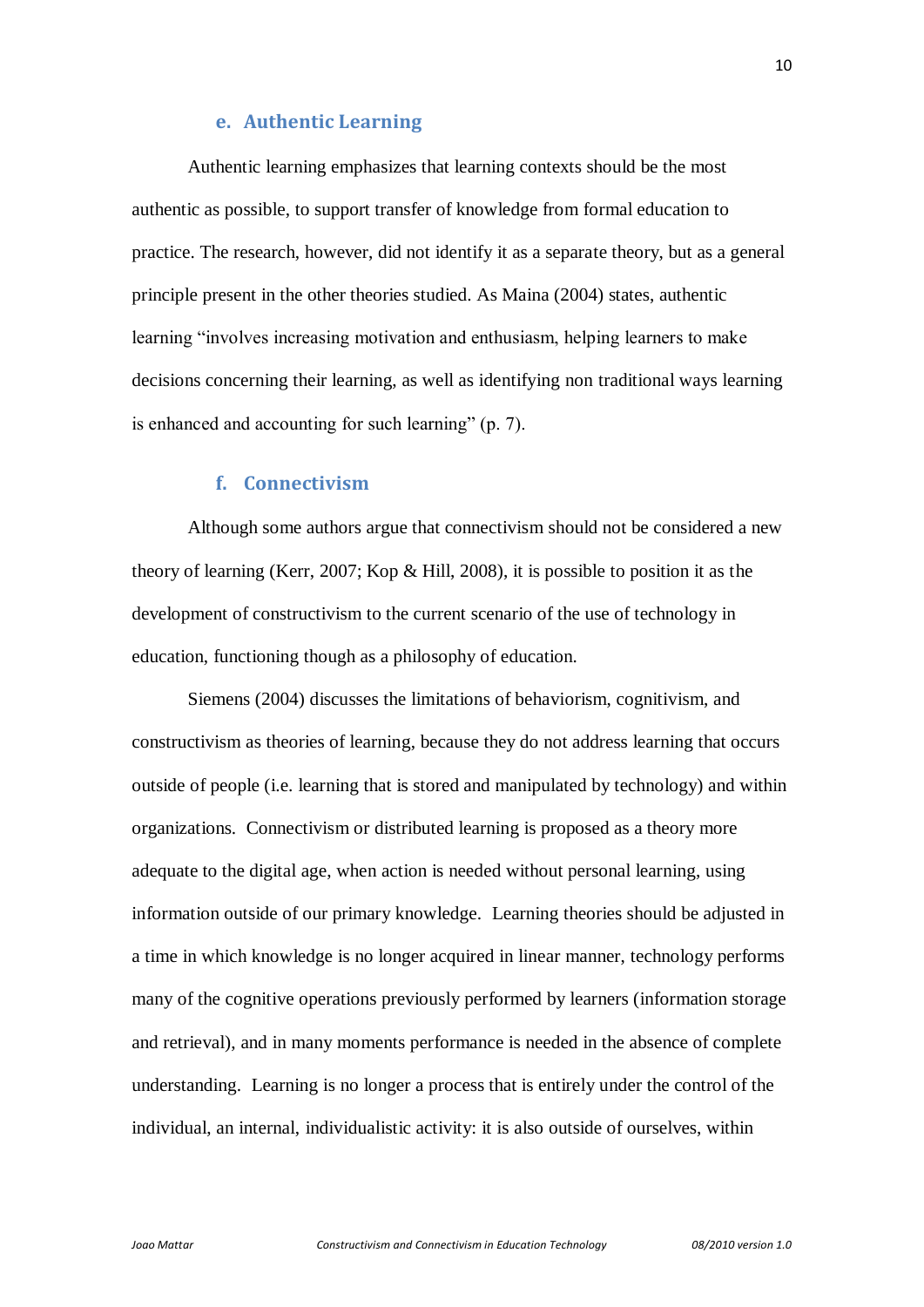other people, an organization or a database, and these external connections, which potentiate what we can learn, are more important than our current state of knowing.

Cognition and learning are distributed not only among people, but also among artifacts, as we can offload some cognitive work to devices that are more efficient at performing tasks than humans. Bell and Winn (2000) explore not only how this happens naturally in learning, but also how it can be used as an instructional strategy, for designing distributed learning environments. In this direction, Siemens (2008) builds four metaphors for the educator: master artist, network administrator, concierge, and curator.

## **4. Conclusion and Further Work**

Our theoretical journey explored the main aspects of theories generally classified as constructivists, and the main ideas they propose: (a) situated cognition (context and interaction are essential in learning), (b) activity theory (learning is an active construction), (c) experiential learning (experience should be used strategically in education), and (d) anchored instruction (education through immersion in authentic contexts). Authentic learning was not considered a theory, but a general feature of these other theories.

Although the article explored many uses of these theories in educational technology, further work is needed to determine if they can be coherently grouped as a specific set of constructivist theories, and if they can serve as a theoretical framework for educational technology projects and activities. Karagiorgi and Symeou (2005), for example, explore how constructivism supports instructional design, paying specific attention to authentic learning, active learning, situated cognition, and anchored instruction.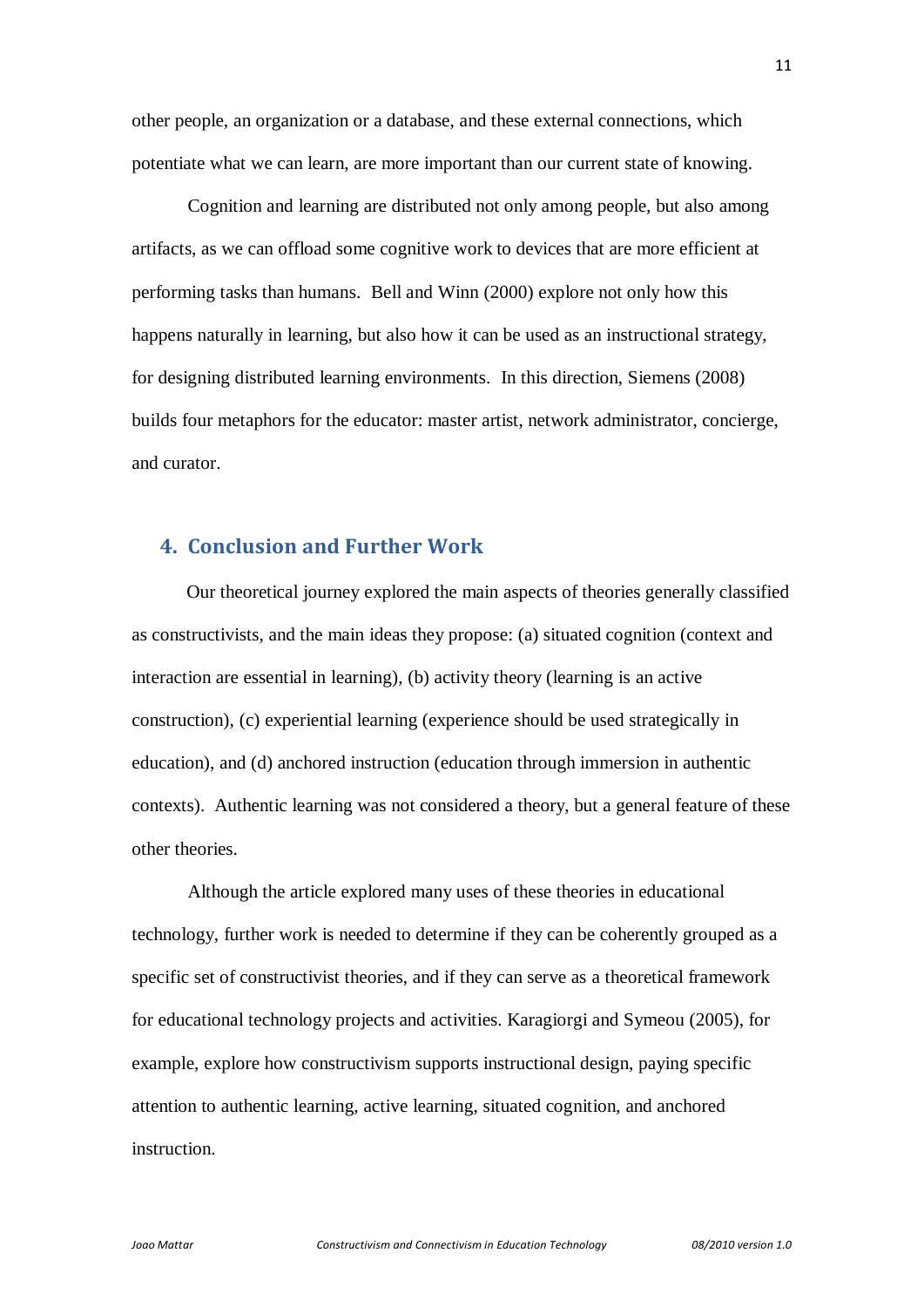The article proposes that connectivism or distributed learning should be considered an updated version of constructivism, understood as a general philosophy of education for the digital age. In this sense, further work is necessary to determine if (and how) connectivism can function, as constructivism does, as a general title for theories such as situated cognition, activity theory, experiential learning, and anchored instruction, or if it does not encompass the main aspects of these theories.

Further work is also needed to explore the application of connectivism in education technology. Empirical research might be necessary to determine if distributed learning can be considered a theory of learning.

#### **References**

- Angeli, C., & Valanides, N. (2009, January). Epistemological and methodological issues for the conceptualization, development, and assessment of ICT–TPCK: Advances in technological pedagogical content knowledge (TPCK). *Computers and Education, 52* (1), 154-168.
- Bell, P., & Winn, W. (2000). Distributed cognitions, by nature and by design. In Jonassen, D. H., & Land, S. M. (Eds.), *Theoretical foundations of learning environments* (pp. 123-145). Mahwah, NJ: Lawrence Erlbaum.
- Brown, J. S., Collins, A., & Duguid, P. (1989, January/February). Situated cognition and the culture of learning. *Educational Researcher*, *18*(1), 32-42. Retrieved from http://www.exploratorium.edu/ifi/resources/museumeducation/situated.html
- Clancey, W. J. (1994). Situated cognition: How representations are created and given meaning. In Lewis, R. & Mendelsohn P. (Eds), *Lessons from learning* (pp. 231- 242). Amsterdam: North-Holland. Retrieved from http://cogprints.org/661/1/133.htm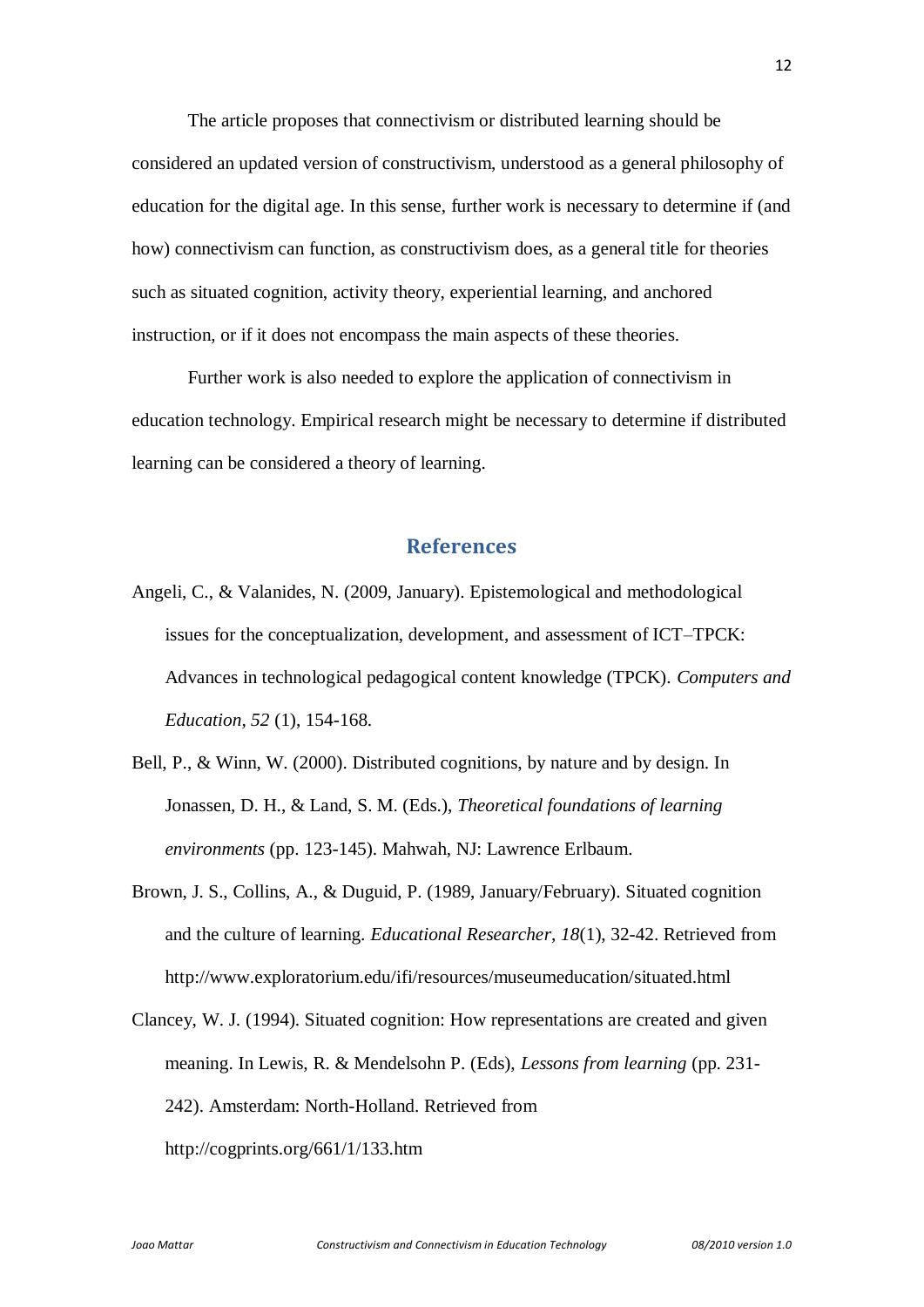- Conole, G., Dyke, M., Oliver, M., & Seale, J. (2004, August). Mapping pedagogy and tools for effective learning design. *Computers & Education*, *43*(1/2), 17.
- De Castell, S., Bryson, M., & Jenson, J. (2002). Object lessons: Towards an educational theory of technology. *First Monday*, *7*(1). Retrieved from http://firstmonday.org/htbin/cgiwrap/bin/ojs/index.php/fm/article/view/923/845
- Dede, C. (2008, May/June). A seismic shift in epistemology. *EDUCAUSE Review, 43*(3), 80–81. Retrieved from http://www.educause.edu/EDUCAUSE+Review/EDUCAUSEReviewMagazineVol ume43/ASeismicShiftinEpistemology/162892
- Deschênes, A. J. (2006). *Un programme d'initiation à la formation a distance de type constructiviste: Un réseau de communication pour l'apprentissage*. Sainte Foy, PQ: Tele- Université. Retrieved from http://cqfd.teluq.uquebec.ca/distances/D1\_2\_c.pdf
- Garrison, D. R. (2000). Theoretical challenges for distance education in the 21st Century: A shift from structural to transactional issues. *International Review of Research in Open and Distance Learning, 1*(1). Retrieved from http://www.irrodl.org/index.php/irrodl/article/view/2/22
- Greeno, J. D. (1989, February). *A perspective on thinking*. *American Psychologist* , *44*(2), 134-141. Retrieved from http://inkido.indiana.edu/syllabi/p500/greeno.pdf
- Hansen, R. E. (2000, Spring). The role of experience in learning: Giving meaning and authenticity to the learning process in schools. *Journal of Technology Education*, *11*(2), 23-32. Retrieved from

http://citeseerx.ist.psu.edu/viewdoc/download?doi=10.1.1.4.6974&rep=rep1&type= pdf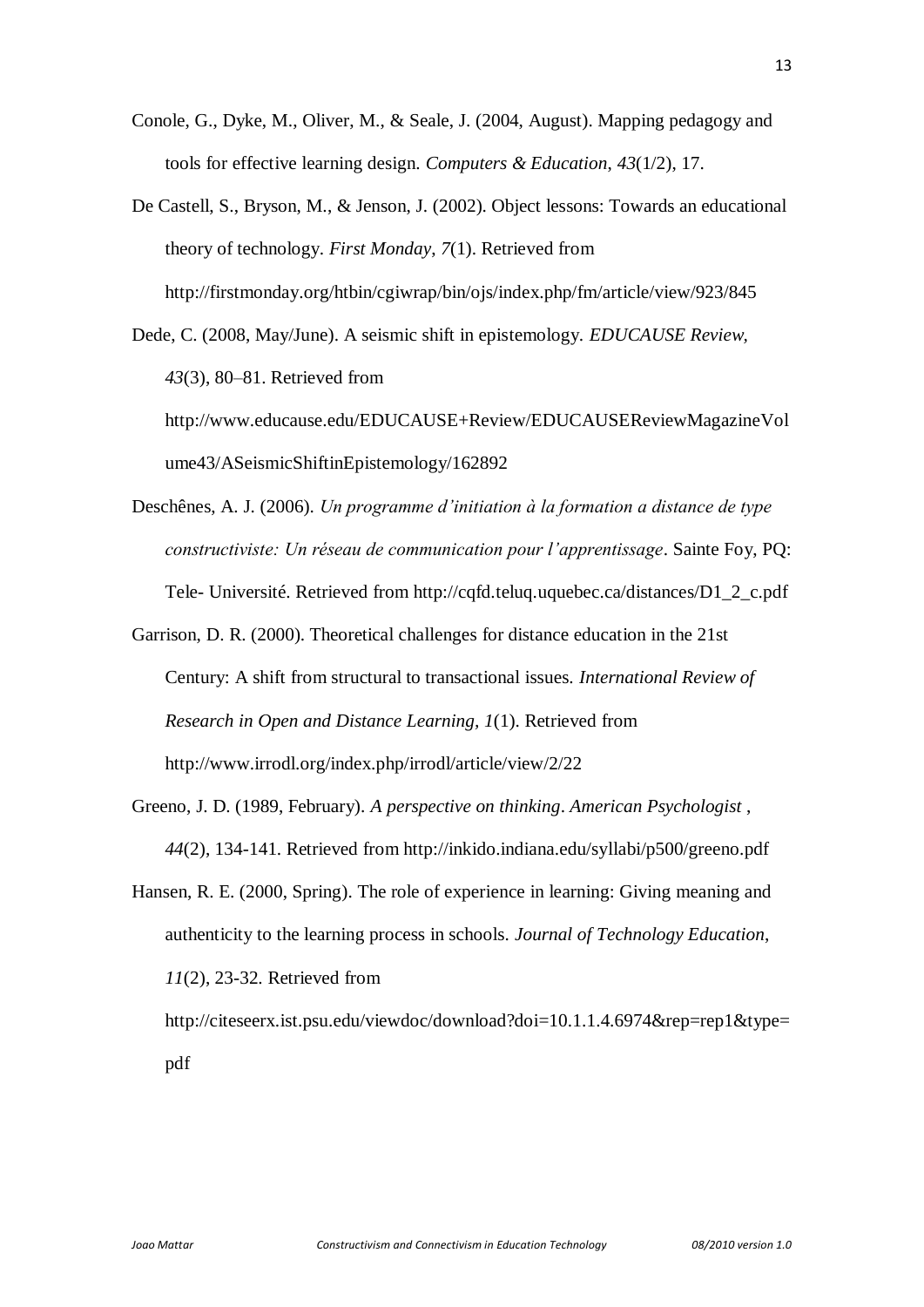- Hung, D., Looi, C.-K., & Koh, T.-S. (2004). Situated cognition and communities of practice: First-person "lived experiences" vs. third-person perspectives. *Educational Technology & Society*, *7*(4), 193-200.
- Issroff, K., Scanlon, E. (2002). Educational technology: The influence of theory. *Journal of Interactive Media in Education*, *6*.
- Jonassen, D. H., & Land, S. M. (Eds.). (2000). *Theoretical foundations of learning environments*. Mahwah, NJ: Lawrence Erlbaum.
- Jonassen, D. H. (2000). Revisiting activity theory as a framework for designing studentcentered learning environments. In Jonassen, D. H., & Land, S. M. (Eds.), *Theoretical foundations of learning environments* (pp. 89-121). Mahwah, NJ: Lawrence Erlbaum.
- Kanuka, H., & Anderson, T. (1999). Using constructivism in technology-mediated learning: Constructing order out of the chaos in the literature. *Radical Pedagogy*, *1*(2). Retrieved from

http://radicalpedagogy.icaap.org/content/issue1\_2/02kanuka1\_2.html

- Karagiorgi, Y., & Symeou, L. (2005, January). Translating constructivism into instructional design: Potential and limitations. *Journal of Educational Technology & Society*, *8*(1), 17-27. Retrieved from http://citeseerx.ist.psu.edu/viewdoc/download?doi=10.1.1.117.357&rep=rep1&type  $=$ pdf#page $=$ 22
- Kerr, B. (2007, February). *A Challenge to Connectivism*. Transcript of Keynote Speech, Online Connectivism Conference. University of Manitboa. Retrieved from http://ltc.umanitoba.ca/wiki/index.php?title=Kerr\_Presentation
- Kolb, D. A. (1993). The process of experientiall. In M. Thorpe, R. Edwards, & A. Hanson (Eds.), *Culture and processes of adult learning*. New York: Routledge.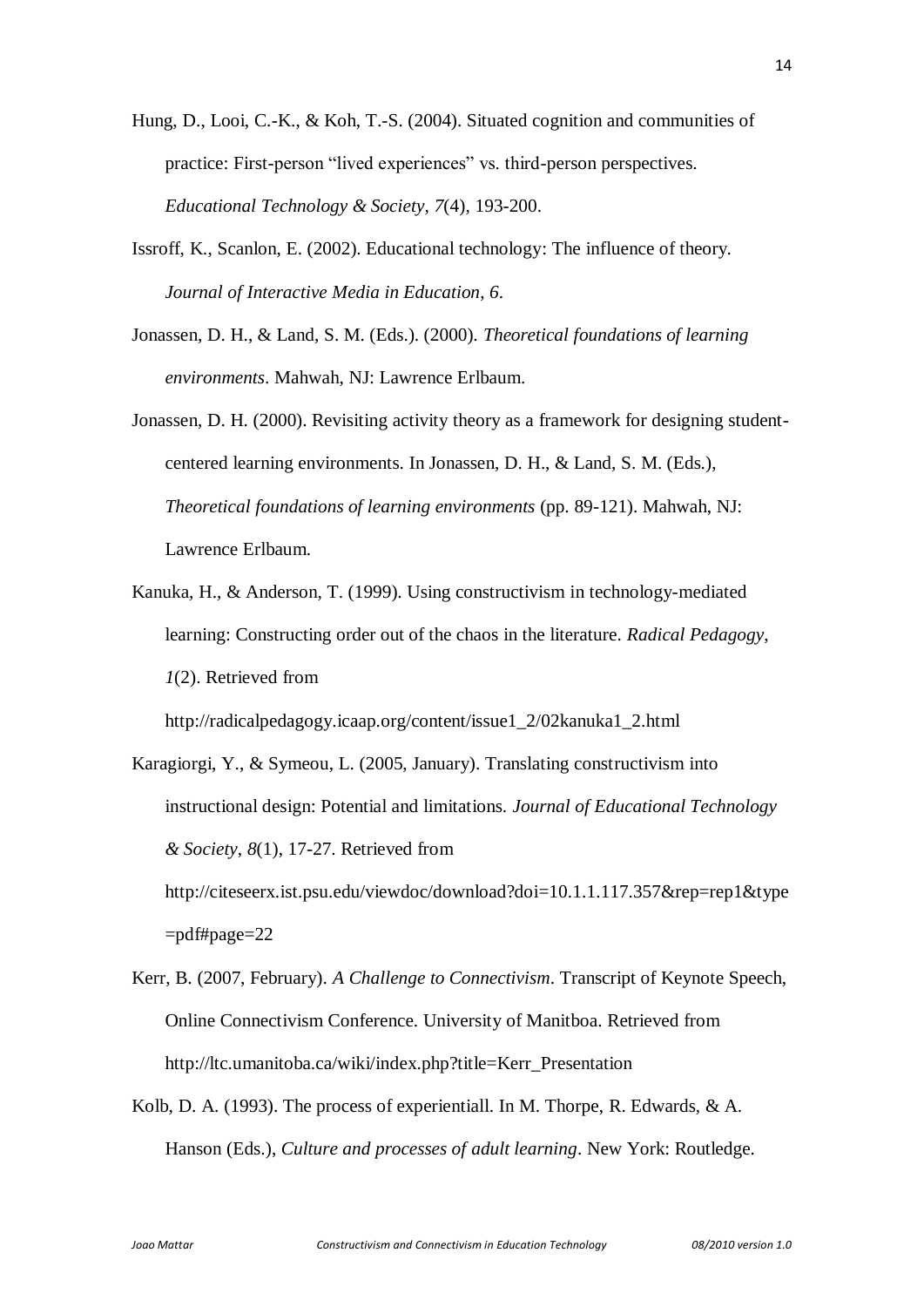- Kolb, D. A. (1984). *Experiential learning: Experience as the source of learning and development*. Englewood Cliffs: Prentice Hall.
- Kop, R., & Hill, A. (2008). Connectivism: Learning theory of the future or vestige of the past? *The International Review of Research in Open and Distance Learning*, *9*(3). Retrieved from http://www.irrodl.org/index.php/irrodl/article/view/523/1137
- Lankshear, C. (1999). *Information, knowledge and learning: Rethinking epistemology for education in a digital age*. Keynote address presented at the Vth National Congress of Educational Research conference, Aguascalientes, Mexico.
- Maina, F. W. (2004). Authentic learning: Perspectives from contemporary educators [Editorial]. *Journal of Authentic Learning*, *1*(1), 1-8. Retrieved from http://www.oswego.edu/academics/colleges\_and\_departments/education/jal/vol1no 1/maina.pdf
- Mishra, P., & Koehler, M. J. (2006). Technological pedagogical content knowledge: A new framework for teacher knowledge. *Teachers College Record*, *108*(6), 1017- 1054. Retrieved from

http://punya.educ.msu.edu/publications/journal\_articles/mishra-koehler-tcr2006.pdf

- Shih, Y-F., Shyu, H-Y., & Chen, R-S. (1997). Effects of knowledge abstraction with anchored instruction on learning transfer. In *Proceedings of Selected Research and Development Presentations at the 19th 1997 National Convention of the Association for Educational Communications and Technology* (pp. 453-460). Albuquerque, NM, February 14-18, 1997. Retrieved from http://www.eric.ed.gov/PDFS/ED409877.pdf
- Siemens, G. (2004, December). *Connectivism: A theory for the digital age.* Retrieved from http://www.elearnspace.org/Articles/connectivism.htm